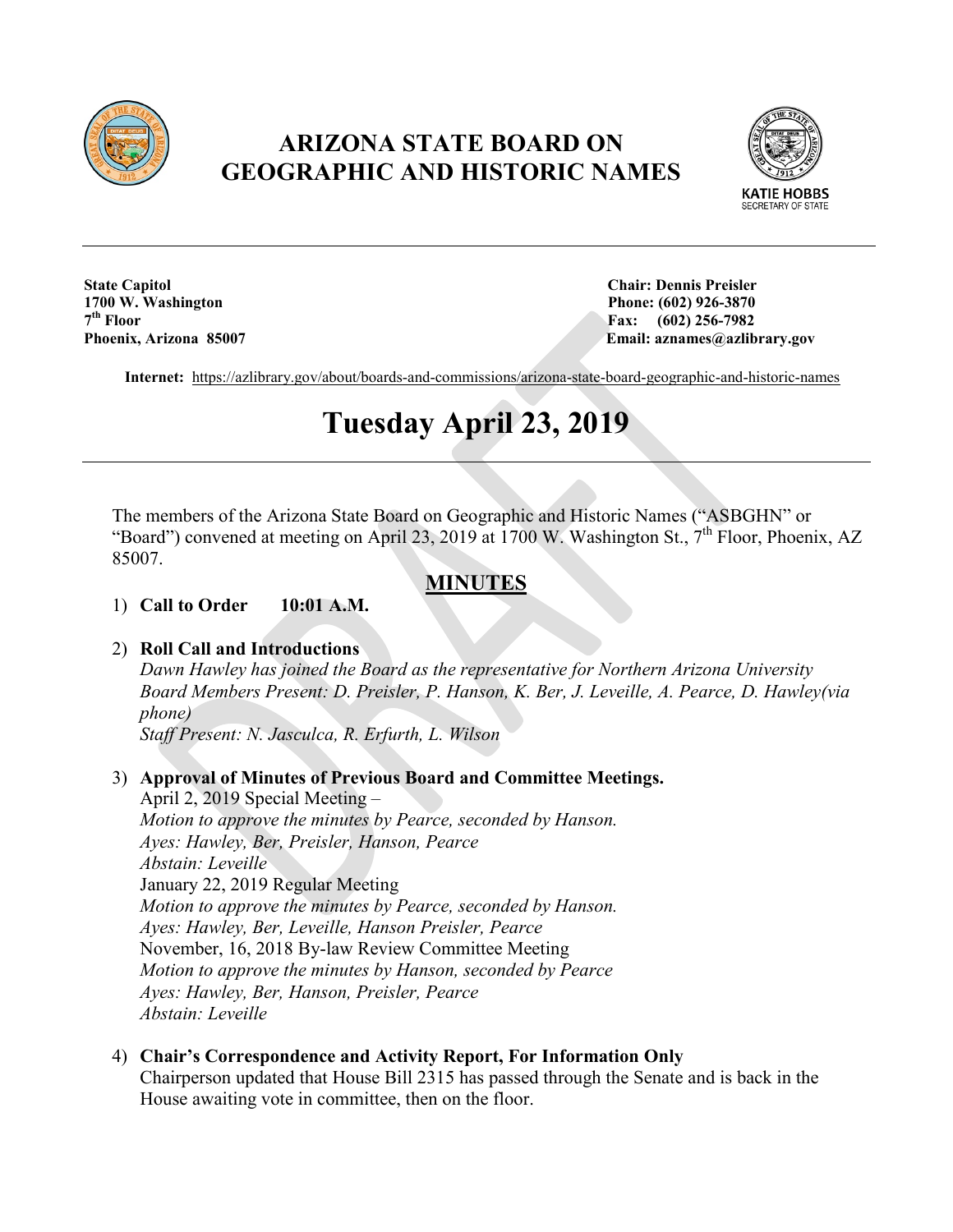## 5) **ASBGHN Staff Report, For Information and Discussion Only**

*R. Ehrfurth responded to a members question concerning the name of Blue Ridge Reservoir/C.C.Cragin Reservoir, an artificially created reservoir in Coconino County. His research showed that the name Blue Ridge Reservoir was entered into the federal database in 1980. The ASBGHN was not created until 1982. The name change to C.C. Cragin Reservoir was by an act of federal legislation in 200*, *Public Law 108-451. Blue Ridge Reservoir is in the database as a variant name*.

*R. Ehrfurth presented to the board the process that occurs when an application is received to name a geographic feature that will be sent to the United States Board on Geographic Names. When a name is approved at the state level, it is filed with the Secretary of State, and the clerk of the board of supervisors at the county level, and can be used on state maps. Most other states do not do this; they review and send to the federal board for final approval. This is unique as even if the name is rejected at the Federal level, it will continue to be used at a State level. When an application is received R. Ehrfurth reviews, he reviews to see if the geographic feature is already named, if it has historical merit, and whether a commemorative name has been deceased for at least five years. He then contacts interested parties at local level and all tribes located within Arizona.* 

*R. Ehrfurth presented to the board that if the application is to name an artificial object, it is checked to see if the object is already named. This type of name request doesn't follow the five year rule due to it not going to the federal board. This is an administrative name change to places of historical significance. An applicant could petition Google or Apple to make the change to their mapping software after approval. This name will not appear on any federal maps. He is waiting for further direction once it is clarified how the board will deal with the new changes on July 1, 2019 with the naming of highways, parkways and scenic highways.*

# 6) **ASBGHN Sunset Review Update**

*No letter been received as of meeting.*

### 7) **Consider/Act Upon Dockets**

#### **New Dockets**

- Docket 2018-09 *Robert A. Vaughan Expressway*, proposed new name for a built expressway, State Route 195, in Yuma County (applicant: Andrew B. Metz) *This application is to commemorate Robert Vaughn, who was the head of the board for fifteen years. He was responsible for the expressway being completed. Paul Ward from the Yuma Metropolitan Planning Organization spoke in support of the application and provided information as to the historic significance of Vaughn's impact to Yuma. Board is waiting for authority for naming to take effect in July. Motion to defer docket 2018-09 to next meeting by Pearce, seconded by Hawley. Ayes: Hawley, Ber, Leveille, Hanson, Preisler, Pearce*
- Docket 2019-01 *Congressman Ed Pastor Freeway*, proposed new name for a segment of a built freeway, Loop 202, in Maricopa County (applicant: Representative Diego Espinoza)

*This is a built highway and will be the new 22 mile extension of the Loop 202 known as South Mountain Freeway, between the intersection of I-10 and the Santan Freeway (existing Loop 202 segment) to the intersection of I-10 and 59th Ave. The family supports the application. This is an artificial object so the five year does not apply. There has not been any tribal response as of meeting. Board is waiting for authority*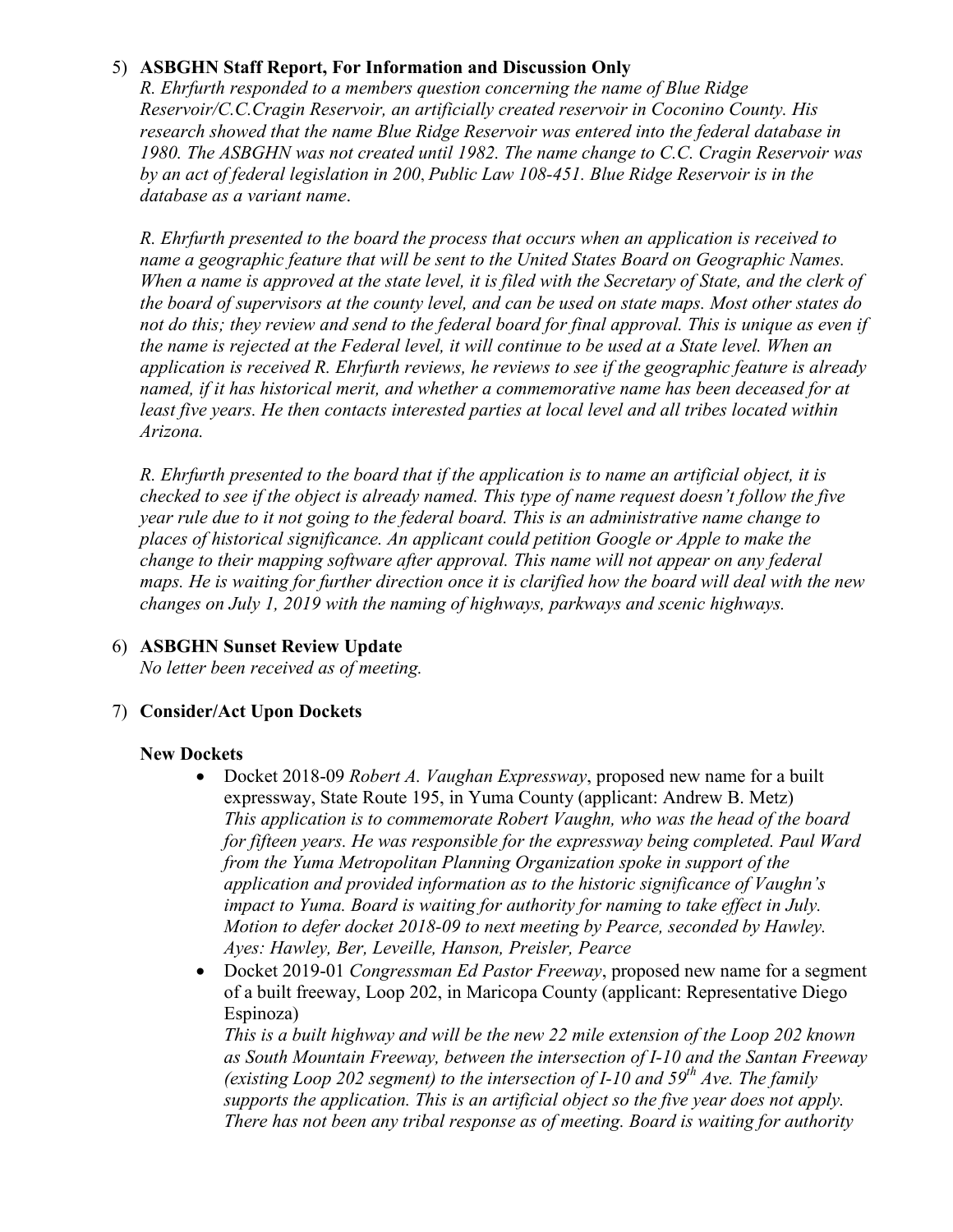*for naming to take effect in July. Motion to defer docket 2018-09 to next meeting by Pearce, seconded by Hawley. Ayes: Hawley, Ber, Leveille, Hanson, Preisler, Pearce*

• Docket 2019-02 *Hualapai Veterans Highway*, proposed name change for a segment of a built highway, Historic Route 66, located between Seligman, Arizona and Kingman, Arizona, in Mohave County and Yavapai County (applicant: Senator Jamescita Peshlakai)

*R. Ehrfurth presented on the location of this segment and that this name could possibly overlay the current historic designation. This application was received recently so there not has been responses recorded. Senator Peshlakai spoke to the board about the history of the Hualapai tribe's contribution to Arizona and the US military. She provided information on support for the name change through the Senate Joint Resolution 1003. This docket needs to have the research completed. Motion to defer docket 2019-02 to a future meeting by Hanson, seconded by Pearce Ayes: Hawley, Ber, Leveille, Hanson, Preisler, Pearce*

**Member Hawley left the meeting at 11:04 A.M.**

# **Deferred Dockets**

- Docket 2018-04 *Navajo Code Talker Highway*, proposed new name for segments of a built highway, State Route 64, in Apache County, Coconino County, and Navajo County (applicant: Senator Jamescita Peshlakai)
- Docket 2018-05 *Hopi Code Talker Highway*, proposed new name for segments of a built highway, State Route 264, in Apache County, Coconino County, and Navajo County (applicant: Senator Jamescita Peshlakai)
- Docket 2018-06 *Native American Veterans Highway*, proposed new name for a segment of a built highway, United States Route 89, in Coconino County (applicant: Senator Jamescita Peshlakai)
- Docket 2018-07 *Native American Women Veterans Highway*, proposed new name for a segment of a built highway, United States Route 160, in Apache County, Coconino County, and Navajo County (applicant: Senator Jamescita Peshlakai) *Senator Peshlakai presented documentation of support for Senate Joint Resolution 1002, which includes dockets 2018-04, 2018-05, 2018-6, and 2018-07. Discussion by the board on the location of these name requests and needing enhanced maps for clarification. Board is waiting for authority for naming to take effect in July. Board is waiting for input from ADOT. Motion to defer dockets 2018-04, 05, 06, and 07 to next meeting by Pearce, seconded by Hanson.*

*Ayes: Ber, Leveille, Hanson, Preisler, Pearce*

- Docket 2018-01, proposed new name for a geographic feature, *Keating Peak*, in Maricopa County (applicant: Ken Vonderscher) Motion to reject docket 2018-01 by Pearce, seconded by Hanson Ayes: Ber, Leveille, Hanson, Preisler, Pearce
- 8) **Suggested Future Agenda Items**

*Update on House Bill 2315*